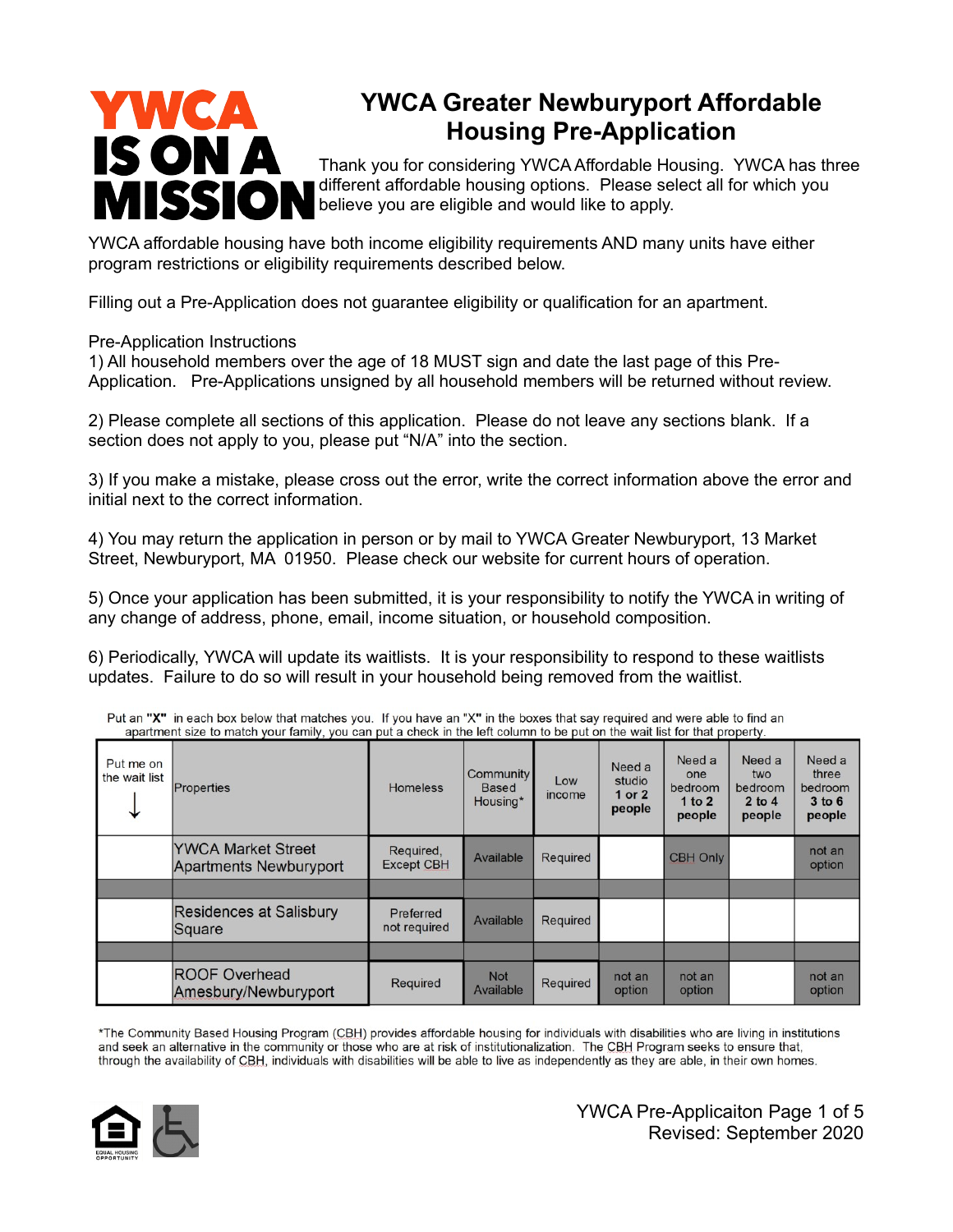# **YWCA Affordable Rental Housing Pre-Application**

#### For more information call (978) 465-9922 x14 **TTD/TTY 508-990-2620** please print clearly

# **A. Head of Household**

|                | Last Name                            |                                                                             | <b>First Name</b>                                                                                             |                                   |
|----------------|--------------------------------------|-----------------------------------------------------------------------------|---------------------------------------------------------------------------------------------------------------|-----------------------------------|
|                | <b>Mailing Address</b>               | Apt # City                                                                  |                                                                                                               | State Zip Code                    |
|                | <b>Phone Number</b>                  |                                                                             | Home Cell Work                                                                                                |                                   |
| Email          |                                      |                                                                             |                                                                                                               |                                   |
|                | What is the best way to contact you? |                                                                             |                                                                                                               |                                   |
|                |                                      | Do you have someone helping you with this application? ______ Yes ______ No |                                                                                                               |                                   |
|                | If Yes: Name of person helping you.  |                                                                             |                                                                                                               | Agency Name of person helping you |
|                | Phone of person helping you.         |                                                                             | Email of person helping you.<br>May YWCA contact the person helping you? ______ Yes (please initial) _____ No |                                   |
|                | <b>B. Household Composition</b>      |                                                                             |                                                                                                               |                                   |
|                | Name                                 |                                                                             | Relationship to Head   Birth Date                                                                             | <b>Student</b><br>Y/N             |
| $\mathbf{1}$   |                                      | Head                                                                        |                                                                                                               |                                   |
| $\overline{2}$ |                                      |                                                                             |                                                                                                               |                                   |
| 3              |                                      |                                                                             |                                                                                                               |                                   |
| 4              |                                      |                                                                             |                                                                                                               |                                   |
| 5              |                                      |                                                                             |                                                                                                               |                                   |
| 6              |                                      |                                                                             |                                                                                                               |                                   |

Please note that due to the size of the units, we have established a maximum household size of 6.

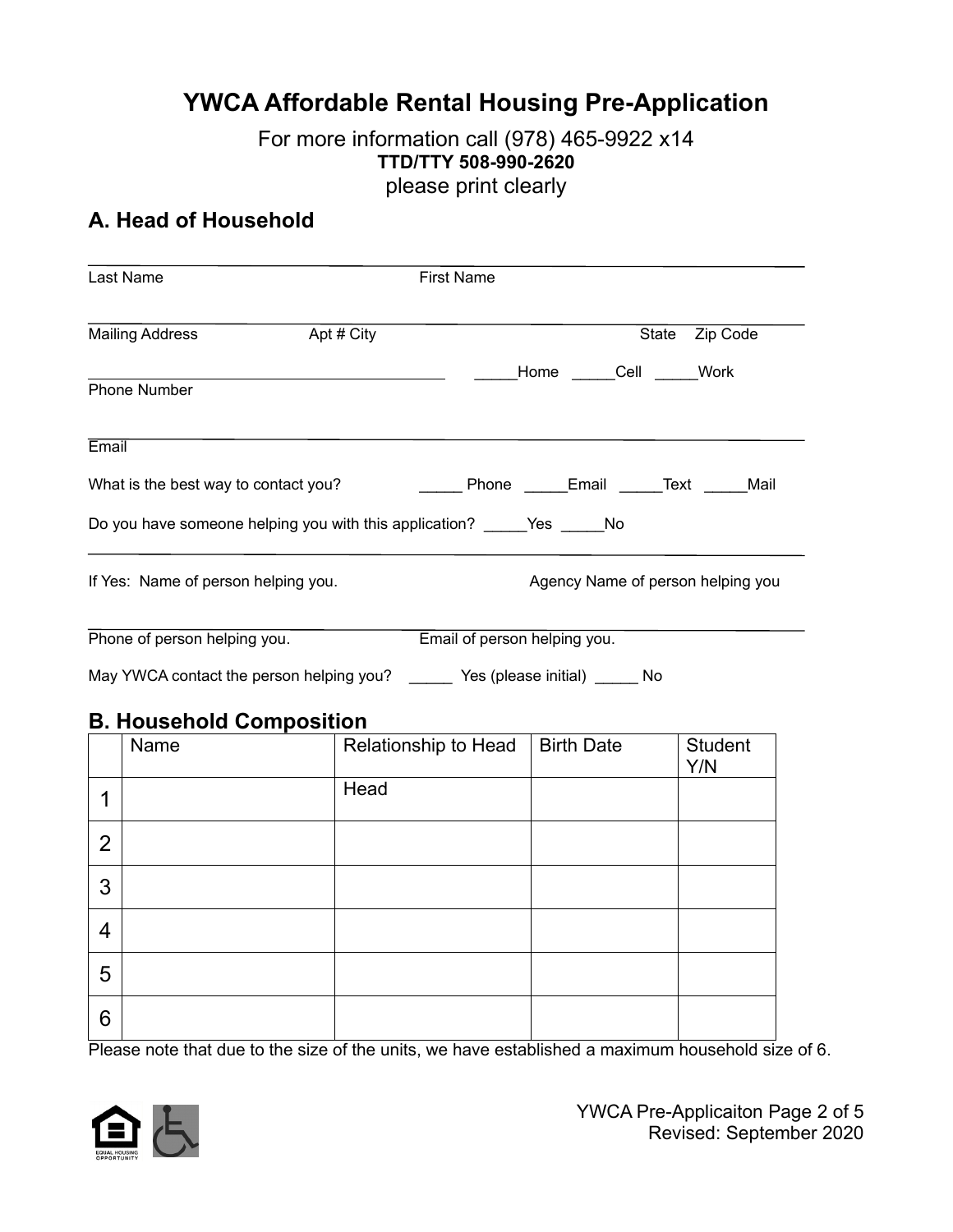## **C. Affirmative Marketing**

**(Optional) Please complete the following section to assist us in fulfilling affirmative marketing requirements** *(For informational purposes only: responses will not affect your application, information may be used to supplement the local preference lottery,):*

| Household Race (head of household) is      | Household Ethnicity (head of household) is: |
|--------------------------------------------|---------------------------------------------|
| $\Box$ Black or African American           | $\Box$ Hispanic or Latino                   |
| $\Box$ Asian                               | $\Box$ Not Hispanic or Latino               |
| $\Box$ Native American or Alaska Native    |                                             |
| $\Box$ Native Hawaiian or Pacific Islander |                                             |
| $\Box$ Other (not White)                   |                                             |
| $\Box$ White                               |                                             |

## **D. Your Household (check all that apply)**

- I/We live in an institution because of a permanent disability and am not a DMH or DDS client or otherwise eligible for FCF housing.
- I/We live in risk of being sent to an institution because of a permanent disability and not a DMH client or otherwise eligible for FCF housing.
- I/We lack a fixed regular and adequate nighttime residence.
- I/We live in a public or private place no ordinarily used as a regular sleeping accommodation for human beings
- I/We live in a motel, hotel, trailer park or camping ground due to the lack of alternative adequate accommodations.
- I/We have a primary nighttime residence in a supervised, publicly or privately operated shelter or temporary accommodations.
- I/We share housing of other persons due to loss of housing, economic hardship or a similar reason.
- I/We have a sensory disability requiring visual or hearing accommodations.
- I/We have a mobility disability requiring a wheelchair accessible unit.

# **E. Total Income**

A household's income is the total anticipated amount of money received by ALL members of the household over the next 12 months based on their current income. This includes wages, tips, bonuses, commission's Military Pay, Veterans Benefits, Disability Insurance Payments, SSA, SSI, Child Support, Alimony, Pension, Adoption Subsidy Payments, Education Grants, Stipends, Scholarships, Trade Union Benefits, Unemployment, Self Employment Income, Public Assistance (excluding food stamps), Interest earned on Assets, Annuities, Workers Compensation, and Recurring Contributions (such as money someone gives you to help pay your bills OR gives you as spending money OR the person pays your bills directly.)

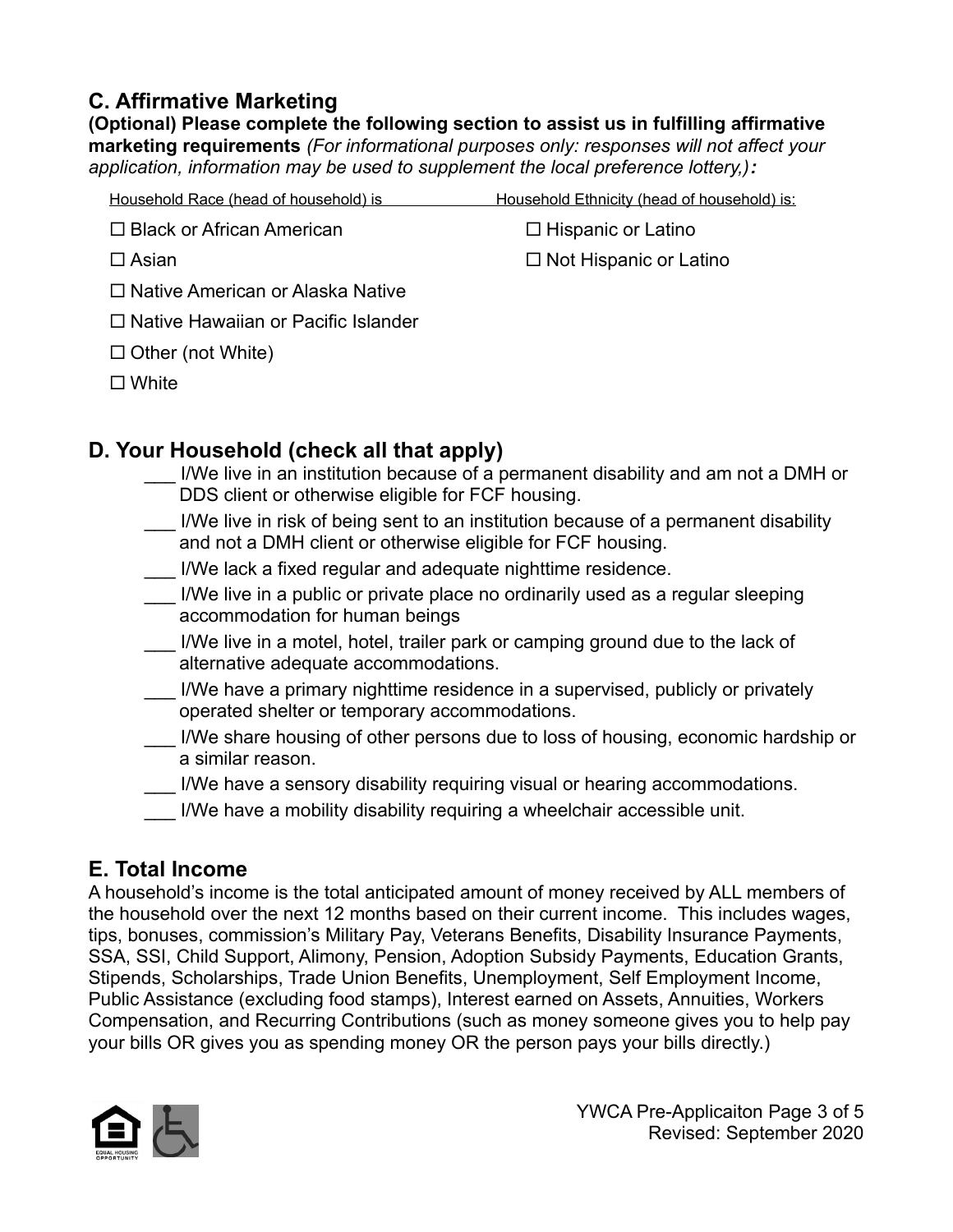Please Indicate **Monthly** Amounts for All Income Sources for all Household Members.

| <b>Household Member</b> | First Source | Second Source | <b>Third Source</b> |
|-------------------------|--------------|---------------|---------------------|
|                         |              |               |                     |
|                         |              |               |                     |
|                         |              |               |                     |
|                         |              |               |                     |

#### **F. Household Assets**

Assets include checking and saving accounts, investment, stocks or bonds, mutual funds/trust accounts, certificates of deposit, IRA accounts (for example 401K, 403B, Roth Keogh or other retirement investments), whole life insurance policy, real estate. If any household member currently owns property, the total amount of equity in the home shall be added to their total value of assets.

| Value of household Assets: \$ |  |
|-------------------------------|--|
| Income Earned from Assets: \$ |  |

#### **G. Does the household have a Federal or State mobile housing voucher?** \_\_\_\_ Yes \_\_\_\_\_ No Agency:\_\_\_\_\_\_\_\_\_\_\_\_\_\_\_\_\_\_\_\_\_\_\_\_\_\_\_\_\_\_\_\_\_

YWCA will not discriminate based on mobile voucher holder status. This question is asked for the sole purpose to 1) determine the applicant household's ability to pay rent for a unit that does not have a project based subsidy or 2) advise applicant household who are applying for a unit with a project based rental subsidy that if they move into such a unit that already has a subsidy with the unit, they will be required by their voucher agency to give up their mobile voucher.

#### **H. After you complete your Pre-Application**

After YWCA Greater Newburyport receives your completed Pre-Application, we will make a preliminary determination of eligibility based on program criteria and the information you provide. If your household appears to be eligible for housing, your household will be placed on one or more waitlists according to your selection above. But this does not mean your household will be offered an apartment. Every household must be screened to qualify for an apartment.

If your household does not appear to be eligible based on the information you provide, you will receive a letter denying your Pre-Application and you will not be placed on the waitlist. We will provide you a reason why your Pre-Application was denied. Instructions for the appeal will be included in your denial letter.

If you do not receive any information from the YWCA within 30 calendar days of submitting this Pre-Applicaiton, please contact the property manager directly at 978-465-9922 x14.



YWCA Pre-Applicaiton Page 4 of 5 Revised: September 2020